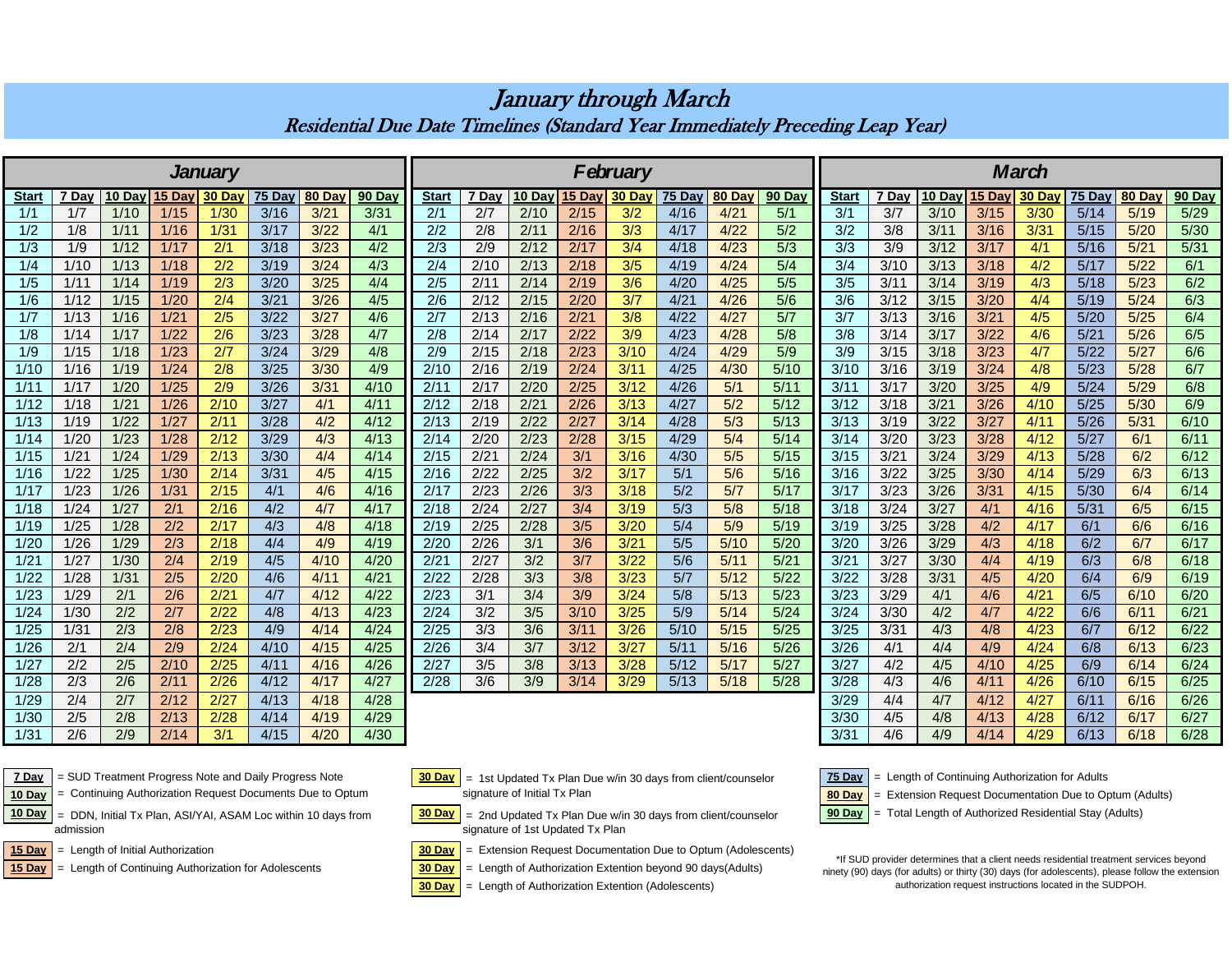<u>Start | 7 Day |10 Day| 15 Day| 30 Day| 75 Day | 80 Day | 90 Day || Start | 7 Day |10 Day| 5 Day| 30 Day | 80 Day | 90 Day || Start | 7 Day |10 Day <mark>|15 Day| 30 Day | 75 Day | 80 Day | 90 Day</mark> | 90 Day</u> 4/1 | 4/7 | 4/10 | 4/15 | 4<mark>/30 | 6/14 | 6/19 | 6/29 |</mark> 5/1 | 5/7 | 5/10 | 5/15 | 5/30 | 7/14 | 7/19 | 7/29 | 6/1 | 6/1 | 6/7 | 6/10 | 6/15 | 6/30 | 8/14 | 8/19 | 8/29 4/2 | 4/8 | 4/11 | 4/16 | 5/1 | 6/15 | 6/20 | 6/30 || 5/2 | 5/8 | 5/11 | 5/16 | 5/31 | 7/15 | 7/20 | 7/30 || 6/2 | 6/8 | 6/11 | 6/16 | 7/1 | 8/15 | 8/20 | 8/30 4/3 | 4/9 | 4/12 | 4/17 | 5/2 | 6/16 | 6/21 | 7/1 || 5/3 | 5/9 | 5/12 | 5/17 | 6/1 | 7/16 | 7/21 | 7/31 || 6/3 | 6/9 | 6/12 | 6/17 | 7/2 | 8/16 | 8/21 | 8/31 4/4 | 4/10 | 4/13 | 4/18 | 5/3 | 6/17 | 6/22 | 7/2 || 5/4 | 5/10 | 5/13 | 5/18 | 6/2 | 7/17 | 7/22 | 8/1 || 6/4 | 6/10 | 6/13 | 6/18 | 7/3 | 8/17 | 8/22 | 9/1 4/5 | 4/11 | 4/14 | 4/19 | 5/4 | 6/18 | 6/23 | 7/3 || 5/5 | 5/11 | 5/14 | 5/19 | 6/3 | 7/18 | 7/23 | 8/2 || 6/5 | 6/11 | 6/14 | 6/19 | 7/4 | 8/18 | 8/23 | 9/2 4/6 | 4/12 | 4/15 | 4/20 | 5/5 | 6/19 | 6/24 | 7/4 || 5/6 | 5/12 | 5/15 | 5/20 | 6/4 | 7/19 | 7/24 | 8/3 || 6/6 | 6/12 | 6/15 | 6/20 | 7/5 | 8/19 | 8/24 | 9/3 4/7 | 4/13 | 4/16 | 4/21 | 5/6 | 6/20 | 6/25 | 7/5 || 5/7 | 5/13 | 5/16 | 5/21 | 6/5 | 7/20 | 7/25 | 8/4 || 6/7 | 6/13 | 6/16 | 6/21 | 7/6 | 8/20 | 8/25 | 9/4 4/8 | 4/14 | 4/17 | 4/22 | 5/7 | 6/21 | 6/26 | 7/6 || 5/8 | 5/14 | 5/17 | 5/22 | 6/6 | 7/21 | 7/26 | 8/5 || 6/8 | 6/14 | 6/17 | 6/22 | 7/7 | 8/21 | 8/26 | 9/5 4/9 | 4/15 | 4/18 | 4/23 | 5/8 | 6/22 | 6/27 | 7/7 || 5/9 | 5/15 | 5/18 | 5/23 | 6/7 | 7/22 | 7/27 | 8/6 || 6/9 | 6/15 | 6/18 | 6/23 | 7/8 | 8/22 | 8/27 | 9/6 4/10 | 4/16 | 4/19 | 4/24 | 5/9 | 6/23 | 6/28 | 7/8 || 5/10 | 5/16 | 5/19 | 5/24 | 6/8 | 7/23 | 7/28 | 8/7 || 6/10 | 6/16 | 6/19 | 6/24 | 7/9 | 8/23 | 8/28 | 9/7 4/11 | 4/17 | 4/20 | 4/25 | 5/10 | 6/24 | 6/29 | 7/9 || 5/11 | 5/17 | 5/20 | 5/25 | 6/9 | 7/24 | 7/29 | 8/8 || 6/11 | 6/17 | 6/20 | 6/25 | 7/10 | 8/24 | 8/29 | 9/8 4/12 | 4/18 | 4/21 | 4/26 | 5/11 | 6/25 | 6/30 | 7/10 || 5/12 | 5/18 | 5/21 | 5/26 | 6/10 | 7/25 | 7/30 | 8/9 || 6/12 | 6/18 | 6/21 | 6/26 | 7/11 | 8/25 | 8/30 | 9/9 4/13 | 4/19 | 4/22 | 4/27 | 5/12 | 6/26 | 7/1 | 7/11 || 5/13 | 5/19 | 5/22 <mark>| 5/27 | 6/11</mark> | 7/26 | 7/31 | 8/10 || 6/13 | 6/19 | 6/22 | 6/27 | 7/12 | 8/26 | 8/31 | 9/10 4/14 | 4/20 | 4/23 | 4/28 | 5/13 | 6/27 | 7/2 | 7/12 || 5/14 | 5/20 | 5/23 <mark>| 5/28 | 6/12</mark> | 7/27 | 8/1 | 8/11 || 6/14 | 6/20 | 6/23 | 6/28 | 7/13 | 8/27 | 9/1 | 9/11 4/15 | 4/21 | 4/24 | 4/29 | 5/14 | 6/28 | 7/3 | 7/13 || 5/15 | 5/21 | 5/24 <mark>| 5/29 | 6/13 |</mark> 7/28 | 8/2 | 8/12 || 6/15 | 6/21 | 6/24 | 6/29 | 7/14 | 8/28 | 9/2 | 9/12 4/16 | 4/22 | 4/25 | 4/30 | <mark>5/15 | 6/29 | 7/4 | 7/14 || 5</mark>/16 | 5/22 | <mark>5/25 | 5/30 | 6/14 |</mark> 7/29 | 8/3 | 8/13 || 6/16 | 6/22 | 6/25 | 6/30 | 7/15 | 8/29 | 9/3 | 9/13 4/17 | 4/23 | 4/26 | 5/1 | 5/16 | 6/30 | 7/5 | 7/15 || 5/17 | 5/23 | 5/26 <mark>| 5/31 | 6/15</mark> | 7/30 | 8/4 | 8/14 || 6/17 | 6/23 | 6/26 | 7/1 | 7/16 | 8/30 | 9/4 | 9/14 4/18 | 4/24 | 4/27 | 5/2 | 5/17 | 7/1 | 7/6 | 7/16 || 5/18 | 5/24 | 5/27 | 6/1 | 6/16 | 7/31 | 8/5 | 8/15 || 6/18 | 6/24 | 6/27 | 7/2 | 7/17 | 8/31 | 9/5 | 9/15 4/19 | 4/25 | 4/28 | 5/3 | 5/18 | 7/2 | 7/7 | 7/17 || 5/19 | 5/25 | 5/28 | 6/2 | 6/17 | 8/1 | 8/6 | 8/16 || 6/19 | 6/25 | 6/28 | 7/3 | 7/18 | 9/1 | 9/6 | 9/16 4/20 | 4/26 | 4/29 | 5/4 | <mark>5/19 | 7/3 | 7/8 |</mark> 7/18 || 5/20 | 5/26 | 5/29 <mark>| 6/3 | 6/18 | 8/2 | 8/7 | 8/17 || 6</mark>/20 | 6/26 | 6/29 | 7/4 | 7/19 | 9/2 | 9/7 | 9/17 4/21 | 4/27 | 4/30 | 5/5 | <mark>5/20 | 7/4 | 7/9 |</mark> 7/19 || 5/21 | 5/27 | 5/30 | 6/4 | 6/19 | 8/3 | 8/8 | 8/18 || 6/21 | 6/27 | 6/30 | 7/5 | 7/20 | 9/3 | 9/8 | 9/18 4/22 | 4/28 | 5/1 | 5/6 | <mark>5/21 | 7/5 | 7/10 | 7/20 || 5</mark>/22 | 5/28 | 5/31 <mark>| 6/5 | 6/20 | 8/4 | 8/9 | 8/19 ||</mark> 6/22 | 6/28 | 7/1 | 7/6 | 7/<mark>21 | 9/4 | 9/9 | 9/19</mark> 4/23 | 4/29 | 5/2 | 5/7 | <mark>5/22 | 7/6 | 7/11 | 7/21 || 5/23 | 5/29 | 6/1 | 6/6 | 6/21 | 8/5 | 8/10 | 6/20 || 6/23 | 6/29 | 7/2 | 7/7 | 7/22 | 9/5 | 9/10 | 9/20</mark> 4/24 | 4/30 | 5/3 | 5/8 | <mark>5/23 | 7/7 | 7/12 | 7/22 ||</mark> 5/24 | 5/30 | 6/2 | 6/**7 | 6/22 | 8/6 | 8/11 | 6/21 || 6/24** | 6/30 | 7/3 | 7/8 | 7/23 | 9/6 | 9/11 | 9/21 4/25 | 5/1 | 5/4 | 5/9 | <mark>5/24 | 7/8 | 7/13 | 7/23 ||</mark> 5/25 | 5/31 | 6/3 | 6/8 | 6/23 | 8/7 | 8/12 | 8/22 || 6/25 | 7/1 | 7/4 | 7/9 | 7/24 | 9/7 | 9/12 | 9/22 4/26 | 5/2 | 5/5 | 5/10 | <mark>5/25 | 7/9 | 7/14 | 7/24 || 5/26 | 6/1 | 6/4 | 6/9 | 6/24 | 8/8 | 8/13 | 8/23 || 6/26 | 7/2 | 7/5 | 7/10 | 7/25 | 9/8 | 9/13 | 9/23</mark> 4/27 | 5/3 | 5/6 | 5/11 | <mark>5/26 | 7/10 | 7/15 | 7/25 ||</mark> 5/27 | 6/2 | 6/5 <mark>| 6/10 | 6/25 |</mark> 8/9 | <mark>8/14 | 8/24 ||</mark> 6/27 | 7/3 | 7/6 | 7/11 | 7/26 | 9/9 | 9/14 | 9/24 4/28 | 5/4 | 5/7 | 5/12 | <mark>5/27 | 7/11 | 7/16 | 7/26 ||</mark> 5/28 | 6/3 | 6/6 <mark>| 6/11 | 6/26 |</mark> 8/10 | 8<mark>/15 |</mark> 6/28 | 7/4 | 7/7 | 7/12 | 7/27 | 9/10 | 9/15 | 9/25 4/29 | 5/5 | 5/8 | 5/13 | <mark>5/28 | 7/12 | 7/17 | 7/27 ||</mark> 5/29 | 6/4 | 6/7 | <mark>6/12 | 6/27 |</mark> 8/11 | 8/16 | 8/26 || 6/29 | 7/5 | 7/8 | 7/13 | 7/28 | 9/11 | 9/16 | 9/26 4/30 | 5/6 | 5/9 | 5/14 | <mark>5/29 | 7/13 | 7/18 | 7/28 ||</mark> 5/30 | 6/5 | 6/8 | <mark>6/13 | 6/28 |</mark> 8/12 | 8/17 | 6/30 | 7/6 | 7/9 | 7/14 | 7/29 | 9/12 | 9/17 | 9/27 *April May June*

April through June Residential Due Date Timelines (Standard Year Immediately Preceding Leap Year)

= Continuing Authorization Request Documents Due to Optum

 = DDN, Initial Tx Plan, ASI/YAI, ASAM Loc within 10 days from admission

= Length of Continuing Authorization for Adolescents



**7 Day** | SUD Treatment Progress Note and Daily Progress Note | 30 Day | = 1st Updated Tx Plan Due w/in 30 days from client/counselor | 75 Day | = Length of Continuing Authorization for Adults 10 Day = Continuing Authorization Request Documents Due to Optum signature of Initial Tx Plan signature of Initial Tx Plan

5/31 | 6/6 | 6/9 | 6/14 | 6/29 | 8/13 | 8/18 | 8/28

10 Day | = DDN, Initial Tx Plan, ASI/YAI, ASAM Loc within 10 days from  $30 \text{ Bay}$  = 2nd Updated Tx Plan Due w/in 30 days from client/counselor  $30 \text{ Bay}$  = Total Length of Authorized Residential Stay (Adults) signature of 1st Updated Tx Plan

**15 Day** = Length of Initial Authorization **30 Day** = Extension Request Documentation Due to Optum (Adolescents)

**15 Day** = Length of Continuing Authorization for Adolescents **30 Day** = Length of Authorization Extention beyond 90 days(Adults)



**30 Day** = Length of Authorization Extention (Adolescents)

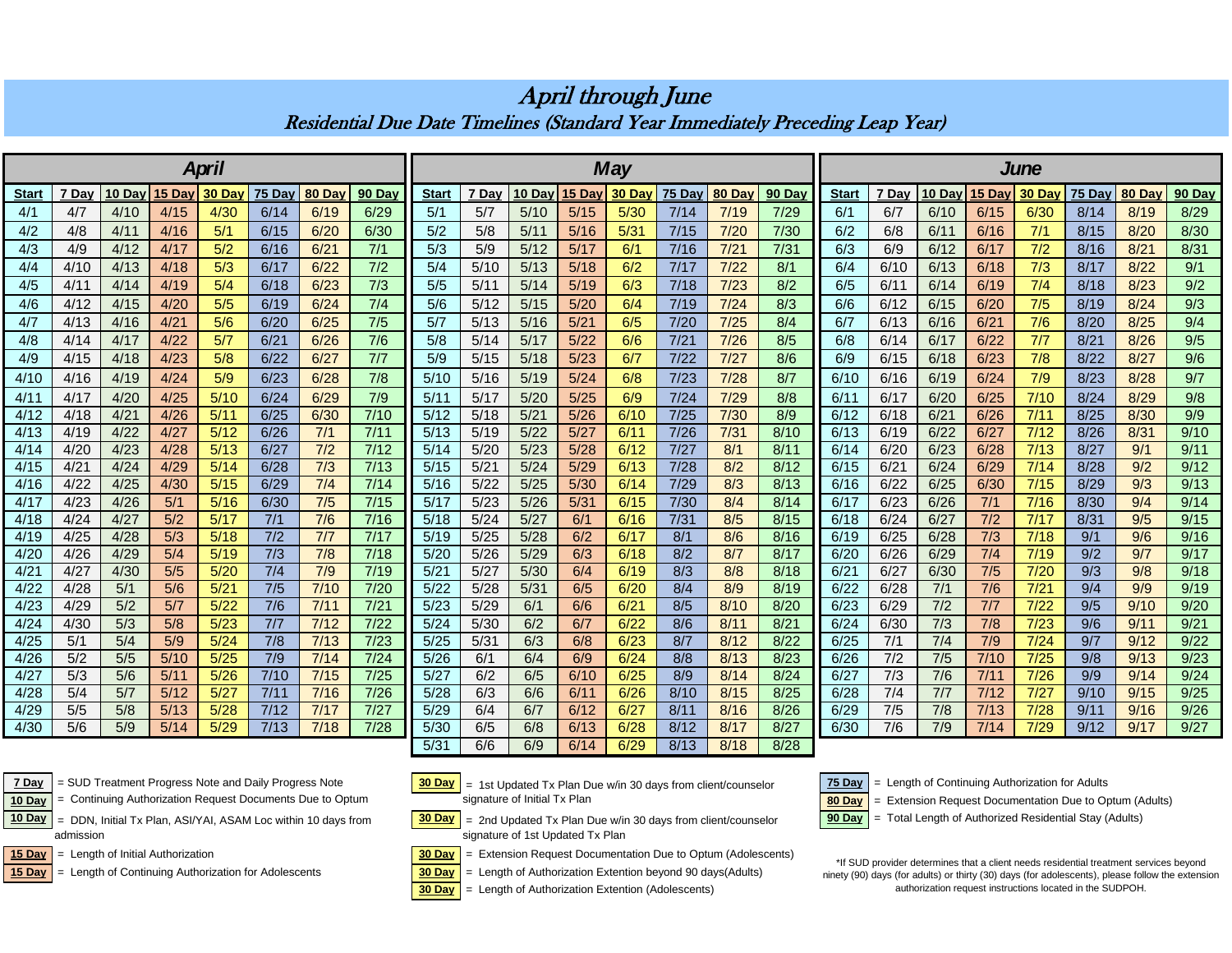| July         |       |               |      |        |        |        |        |              |       |        |        | <b>August</b> |        |        | <b>September</b> |                  |       |        |        |          |        |        |        |  |
|--------------|-------|---------------|------|--------|--------|--------|--------|--------------|-------|--------|--------|---------------|--------|--------|------------------|------------------|-------|--------|--------|----------|--------|--------|--------|--|
| <b>Start</b> | 7 Day | 10 Day 15 Day |      | 30 Day | 75 Day | 80 Day | 90 Day | <b>Start</b> | 7 Day | 10 Day | 15 Day | <b>30 Da</b>  | 75 Day | 80 Day | 90 Day           | <b>Start</b>     | 7 Day | 10 Day | 15 Day | $30$ Day | 75 Day | 80 Day | 90 Day |  |
| 7/1          | 7/7   | 7/10          | 7/15 | 7/30   | 9/13   | 9/18   | 9/28   | 8/1          | 8/7   | 8/10   | 8/15   | 8/30          | 10/14  | 10/19  | 10/29            | 9/1              | 9/7   | 9/10   | 9/15   | 9/30     | 11/14  | 11/19  | 11/29  |  |
| 7/2          | 7/8   | 7/11          | 7/16 | 7/31   | 9/14   | 9/19   | 9/29   | 8/2          | 8/8   | 8/11   | 8/16   | 8/31          | 10/15  | 10/20  | 10/30            | 9/2              | 9/8   | 9/11   | 9/16   | 10/1     | 11/15  | 11/20  | 11/30  |  |
| 7/3          | 7/9   | 7/12          | 7/17 | 8/1    | 9/15   | 9/20   | 9/30   | 8/3          | 8/9   | 8/12   | 8/17   | 9/1           | 10/16  | 10/21  | 10/31            | $\overline{9/3}$ | 9/9   | 9/12   | 9/17   | 10/2     | 11/16  | 11/21  | 12/1   |  |
| 7/4          | 7/10  | 7/13          | 7/18 | 8/2    | 9/16   | 9/21   | 10/1   | 8/4          | 8/10  | 8/13   | 8/18   | 9/2           | 10/17  | 10/22  | 11/1             | 9/4              | 9/10  | 9/13   | 9/18   | 10/3     | 11/17  | 11/22  | 12/2   |  |
| 7/5          | 7/11  | 7/14          | 7/19 | 8/3    | 9/17   | 9/22   | 10/2   | 8/5          | 8/11  | 8/14   | 8/19   | 9/3           | 10/18  | 10/23  | 11/2             | 9/5              | 9/1'  | 9/14   | 9/19   | 10/4     | 11/18  | 11/23  | 12/3   |  |
| 7/6          | 7/12  | 7/15          | 7/20 | 8/4    | 9/18   | 9/23   | 10/3   | 8/6          | 8/12  | 8/15   | 8/20   | 9/4           | 10/19  | 10/24  | 11/3             | 9/6              | 9/12  | 9/15   | 9/20   | 10/5     | 11/19  | 11/24  | 12/4   |  |
| 7/7          | 7/13  | 7/16          | 7/21 | 8/5    | 9/19   | 9/24   | 10/4   | 8/7          | 8/13  | 8/16   | 8/21   | 9/5           | 10/20  | 10/25  | 11/4             | 9/7              | 9/13  | 9/16   | 9/21   | 10/6     | 11/20  | 11/25  | $12/5$ |  |
| 7/8          | 7/14  | 7/17          | 7/22 | 8/6    | 9/20   | 9/25   | 10/5   | 8/8          | 8/14  | 8/17   | 8/22   | 9/6           | 10/21  | 10/26  | 11/5             | 9/8              | 9/14  | 9/17   | 9/22   | 10/7     | 11/21  | 11/26  | 12/6   |  |
| 7/9          | 7/15  | 7/18          | 7/23 | 8/7    | 9/21   | 9/26   | 10/6   | 8/9          | 8/15  | 8/18   | 8/23   | 9/7           | 10/22  | 10/27  | 11/6             | 9/9              | 9/15  | 9/18   | 9/23   | 10/8     | 11/22  | 11/27  | 12/7   |  |
| 7/10         | 7/16  | 7/19          | 7/24 | 8/8    | 9/22   | 9/27   | 10/7   | 8/10         | 8/16  | 8/19   | 8/24   | 9/8           | 10/23  | 10/28  | 11/7             | 9/10             | 9/16  | 9/19   | 9/24   | 10/9     | 11/23  | 11/28  | 12/8   |  |
| 7/11         | 7/17  | 7/20          | 7/25 | 8/9    | 9/23   | 9/28   | 10/8   | 8/1'         | 8/17  | 8/20   | 8/25   | 9/9           | 10/24  | 10/29  | 11/8             | 9/1              | 9/17  | 9/20   | 9/25   | 10/10    | 11/24  | 11/29  | 12/9   |  |
| 7/12         | 7/18  | 7/21          | 7/26 | 8/10   | 9/24   | 9/29   | 10/9   | 8/12         | 8/18  | 8/2    | 8/26   | 9/10          | 10/25  | 10/30  | 11/9             | 9/12             | 9/18  | 9/2    | 9/26   | 10/11    | 11/25  | 11/30  | 12/10  |  |
| 7/13         | 7/19  | 7/22          | 7/27 | 8/11   | 9/25   | 9/30   | 10/10  | 8/13         | 8/19  | 8/22   | 8/27   | 9/11          | 10/26  | 10/31  | 11/10            | 9/13             | 9/19  | 9/22   | 9/27   | 10/12    | 11/26  | 12/1   | 12/11  |  |
| 7/14         | 7/20  | 7/23          | 7/28 | 8/12   | 9/26   | 10/1   | 10/11  | 8/14         | 8/20  | 8/23   | 8/28   | 9/12          | 10/27  | 11/1   | 11/11            | 9/14             | 9/20  | 9/23   | 9/28   | 10/13    | 11/27  | 12/2   | 12/12  |  |
| 7/15         | 7/21  | $7/24$        | 7/29 | 8/13   | 9/27   | 10/2   | 10/12  | 8/15         | 8/2   | 8/24   | 8/29   | 9/13          | 10/28  | $11/2$ | 11/12            | 9/15             | 9/21  | 9/24   | 9/29   | 10/14    | 11/28  | 12/3   | 12/13  |  |
| 7/16         | 7/22  | 7/25          | 7/30 | 8/14   | 9/28   | 10/3   | 10/13  | 8/16         | 8/22  | 8/25   | 8/30   | 9/14          | 10/29  | 11/3   | 11/13            | 9/16             | 9/22  | 9/25   | 9/30   | 10/15    | 11/29  | 12/4   | 12/14  |  |
| 7/17         | 7/23  | 7/26          | 7/31 | 8/15   | 9/29   | 10/4   | 10/14  | 8/17         | 8/23  | 8/26   | 8/31   | 9/15          | 10/30  | 11/4   | 11/14            | 9/17             | 9/23  | 9/26   | 10/1   | 10/16    | 11/30  | 12/5   | 12/15  |  |
| 7/18         | 7/24  | 7/27          | 8/1  | 8/16   | 9/30   | 10/5   | 10/15  | 8/18         | 8/24  | 8/27   | 9/1    | 9/16          | 10/31  | 11/5   | 11/15            | 9/18             | 9/24  | 9/27   | 10/2   | 10/17    | 12/1   | 12/6   | 12/16  |  |
| 7/19         | 7/25  | 7/28          | 8/2  | 8/17   | 10/1   | 10/6   | 10/16  | 8/19         | 8/25  | 8/28   | 9/2    | 9/17          | 11/1   | 11/6   | 11/16            | 9/19             | 9/25  | 9/28   | 10/3   | 10/18    | 12/2   | 12/7   | 12/17  |  |
| 7/20         | 7/26  | 7/29          | 8/3  | 8/18   | 10/2   | 10/7   | 10/17  | 8/20         | 8/26  | 8/29   | 9/3    | 9/18          | 11/2   | $11/7$ | 11/17            | 9/20             | 9/26  | 9/29   | 10/4   | 10/19    | 12/3   | 12/8   | 12/18  |  |
| 7/2          | 7/27  | 7/30          | 8/4  | 8/19   | 10/3   | 10/8   | 10/18  | 8/2          | 8/27  | 8/30   | 9/4    | 9/19          | 11/3   | 11/8   | 11/18            | 9/21             | 9/27  | 9/30   | 10/5   | 10/20    | 12/4   | 12/9   | 12/19  |  |
| 7/22         | 7/28  | 7/31          | 8/5  | 8/20   | 10/4   | 10/9   | 10/19  | 8/22         | 8/28  | 8/31   | 9/5    | 9/20          | 11/4   | 11/9   | 11/19            | 9/22             | 9/28  | 10/1   | 10/6   | 10/21    | 12/5   | 12/10  | 12/20  |  |
| 7/23         | 7/29  | 8/1           | 8/6  | 8/2    | 10/5   | 10/10  | 10/20  | 8/23         | 8/29  | 9/1    | 9/6    | 9/21          | 11/5   | 11/10  | 11/20            | 9/23             | 9/29  | 10/2   | 10/7   | 10/22    | 12/6   | 12/11  | 12/21  |  |
| 7/24         | 7/30  | 8/2           | 8/7  | 8/22   | 10/6   | 10/11  | 10/21  | 8/24         | 8/30  | 9/2    | 9/7    | 9/22          | 11/6   | 11/11  | 11/21            | 9/24             | 9/30  | 10/3   | 10/8   | 10/23    | 12/7   | 12/12  | 12/22  |  |
| 7/25         | 7/31  | 8/3           | 8/8  | 8/23   | 10/7   | 10/12  | 10/22  | 8/25         | 8/31  | 9/3    | 9/8    | 9/23          | 11/7   | 11/12  | 11/22            | 9/25             | 10/1  | 10/4   | 10/9   | 10/24    | 12/8   | 12/13  | 12/23  |  |
| 7/26         | 8/1   | 8/4           | 8/9  | 8/24   | 10/8   | 10/13  | 10/23  | 8/26         | 9/1   | 9/4    | 9/9    | 9/24          | 11/8   | 11/13  | 11/23            | 9/26             | 10/2  | 10/5   | 10/10  | 10/25    | 12/9   | 12/14  | 12/24  |  |
| 7/27         | 8/2   | 8/5           | 8/10 | 8/25   | 10/9   | 10/14  | 10/24  | 8/27         | 9/2   | 9/5    | 9/10   | 9/25          | 11/9   | 11/14  | 11/24            | 9/27             | 10/3  | 10/6   | 10/11  | 10/26    | 12/10  | 12/15  | 12/25  |  |
| 7/28         | 8/3   | 8/6           | 8/11 | 8/26   | 10/10  | 10/15  | 10/25  | 8/28         | 9/3   | 9/6    | 9/1'   | 9/26          | 11/10  | 11/15  | 11/25            | 9/28             | 10/4  | 10/7   | 10/12  | 10/27    | 12/11  | 12/16  | 12/26  |  |
| 7/29         | 8/4   | 8/7           | 8/12 | 8/27   | 10/11  | 10/16  | 10/26  | 8/29         | 9/4   | 9/7    | 9/12   | 9/27          | 11/11  | 11/16  | 11/26            | 9/29             | 10/5  | 10/8   | 10/13  | 10/28    | 12/12  | 12/17  | 12/27  |  |
| 7/30         | 8/5   | 8/8           | 8/13 | 8/28   | 10/12  | 10/17  | 10/27  | 8/30         | 9/5   | 9/8    | 9/13   | 9/28          | 11/12  | 11/17  | 11/27            | 9/30             | 10/6  | 10/9   | 10/14  | 10/29    | 12/13  | 12/18  | 12/28  |  |
| 7/31         | 8/6   | 8/9           | 8/14 | 8/29   | 10/13  | 10/18  | 10/28  | 8/31         | 9/6   | 9/9    | 9/14   | 9/29          | 11/13  | 11/18  | 11/28            |                  |       |        |        |          |        |        |        |  |

July through September Residential Due Date Timelines (Standard Year Immediately Preceding Leap Year)



**7 Day** | SUD Treatment Progress Note and Daily Progress Note | 30 Day | 2 1st Updated Tx Plan Due w/in 30 days from client/counselor | 75 Day | = Length of Continuing Authorization for Adults = Continuing Authorization Request Documents Due to Optum









**15 Day** = Length of Initial Authorization **30 Day** = Extension Request Documentation Due to Optum (Adolescents)



15 Day = Length of Continuing Authorization for Adolescents **30 Day** = Length of Authorization Extention beyond 90 days(Adults)

**30 Day** = Length of Authorization Extention (Adolescents)